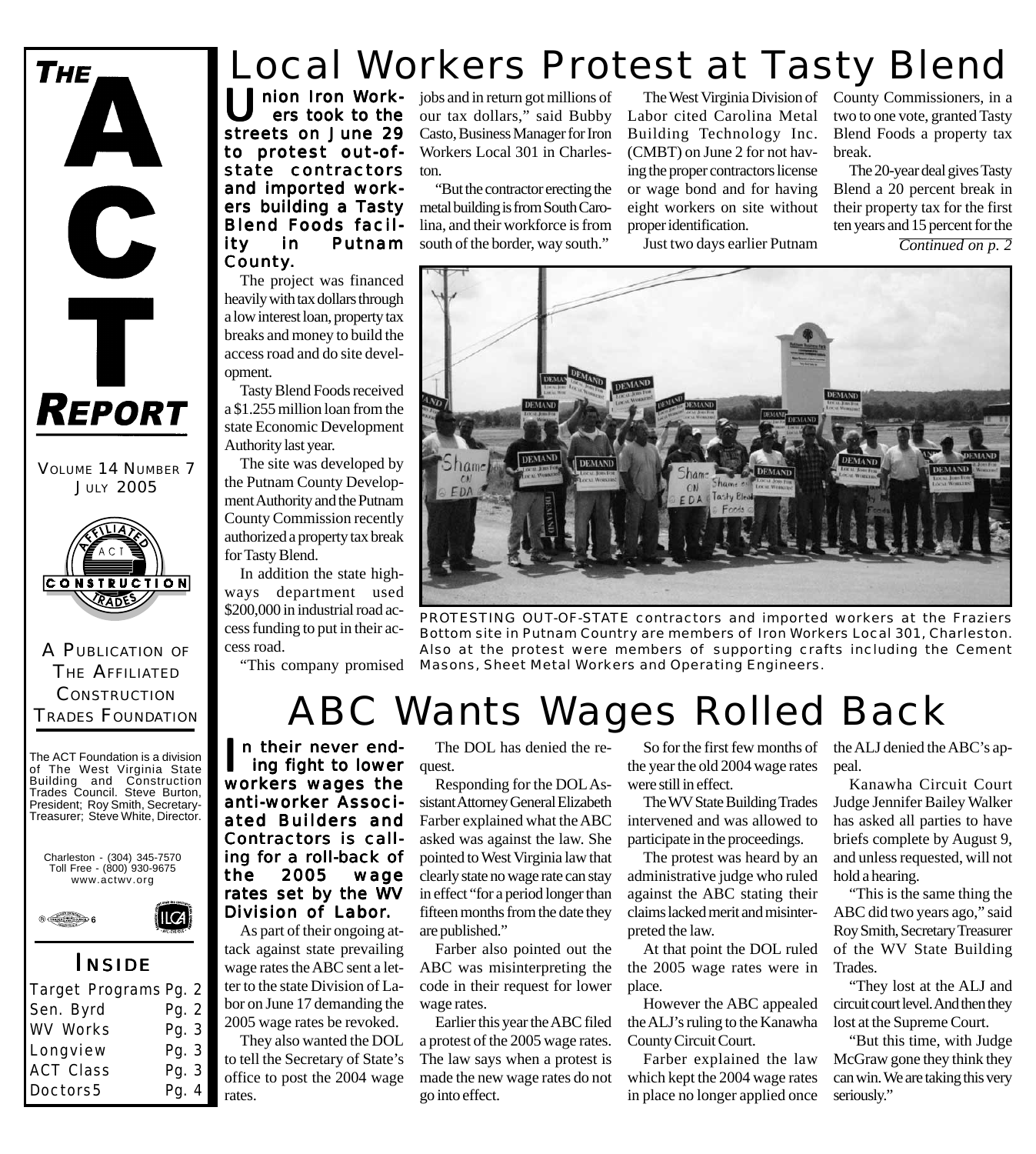# NEW TOOL TO FIGHT UNFAIR COMPETITION

# Target / Market Recovery Programs at Work

new tool being<br>used by con-<br>ction unions used by construction and their members is called Targeting.

The idea is to use a portion of the locals funds to help make union contractors more competitive when they are bidding against unfair competition.

When such a situation arises, a review of the project, the number of unfair bidders, the number of manhours predicted and other market conditions is made.

Then if conditions justify it a commitment is made to all fair contractors bidding the project that the union will put up a certain amount of funding if a signatory contractor is low bidder.

This allows the contractor to factor in the discount and lower their bid.

The approach is somewhat similar to instances where the union will agree to work at a frozen wage rate or even a discounted wage rate.

However, it has an advantage that the cost of lower wages is

spread out among the entire membership, not just those working on a frozen or discounted wage project.

"Sometimes a 90 percent wage rate is what we have to do to get a job, nobody likes it but it's a reality we face," said Gary Tillis, Business Manager for the West Virginia Laborers District Council.

"But the targeting approach

let's those on the job earn full bursement of \$5,000. wages, no cuts, and makes for a more productive worker."

Tillis points to a number of recent project were the use of targeting funds has created work for his membership.

*SINCE 2002 A LITTLE MORE THAN* \$400,000 OF [ASBESTOS *WORKERS LOCAL 80'S] MARKET RECOVERY PROGRAM FUNDING HAS BEEN USED TO GENERATE OVER \$3 MILLION IN WAGES.*

> At the Southridge Mall area of Charleston a site preparation project was targeted last month at \$5 per hour to a maximum of 1000 hours.

That meant a maximum reim-

A union contractor, Chapman-Martin Excavation got the \$250,000 job by just \$3,400.

"Typically all that site prep work out there has gone nonunion," said Tillis.

> Asbestos Workers Local 80 has been using the targeting approach since 2002 and getting real results. "When we

see a project that experience tells us our contractors probably won't get, especially commercial work, we send a letter to our contractors offering assistance from our Market Recovery Program (MRP)," said Steve Keller,

#### Laborer's Officials Meet With Senator Byrd



*SENATOR ROBERT C. BYRD visits with members of the Laborers District Council of West Virginia during a June event in Morgantown, (from left, Steve Montoney, Jason Hershman, Senator Byrd, and Gary Tillis).*

*"We appreciate the Senator taking time to talk with us," said Gary Tillis, Business Manager for the Council. "And we really appreciate all the hard work the Senator has done on behalf of West Virginia's working families."*

*The senator is up for re-election in 2006.*

#### *Tasty Blend*

*CONTINUED FROM P. 1*

remaining ten years.

Tasty Blend bought the 10 acre site from the county development authority last August after the county spent million developing the site.

In March of 2004 the state Economic Development Authority voted to give Tasty Blend a \$1.255 million low interest loan.

The loan was for a 58,000 square foot facility that will allow the company to expand its operation, now in Scott Depot, making dry baking mixes and gravy sauces.

Tasty Blend did not put the project out for competitive bid according to organizer Tony Lott and hired Ponderosa Industries as their general contractor.

Lott tried numerous times to contact Tasty Blend and Pondeorganizer for Local 80.

In Portsmouth, Ohio, a tough area for union contractors, six school projects were picked for the MRP and union contractors got all six projects.

The decision was made in 2003, but members are still working on these projects today.

Small projects are often considered, like two Lowes stores, one in Lewisberg and the other in Buckhannon.

The MRP helped a union contractor get both jobs. And even though they are just 120 hours each, they keep the local active and visible in those areas.

Keller said there are a number of factors considered before a project is selected for the MRP funding.

• The estimated number of nonunion contractors.

*Continued on p. 4*

rosa to see if they would hire local workers or subcontractors.

A state economic development spokesperson was quoted in the *Charleston Gazette* saying they "create good, permanent jobs for West Virginians. We have no authority over the construction."

But Casto points to the West Virginia Jobs Act which requires 75 percent of the workers to be from West Virginia or counties located no more than 75 miles from the border.

"The WV Jobs Act requires local workers," said Casto. "If the state wanted to require local workers they could, they just don't want to, and that's a crime."

Casto also points out the jobs will pay \$8 per hour, without benefits, which is not enough to keep a full time worker above the poverty level.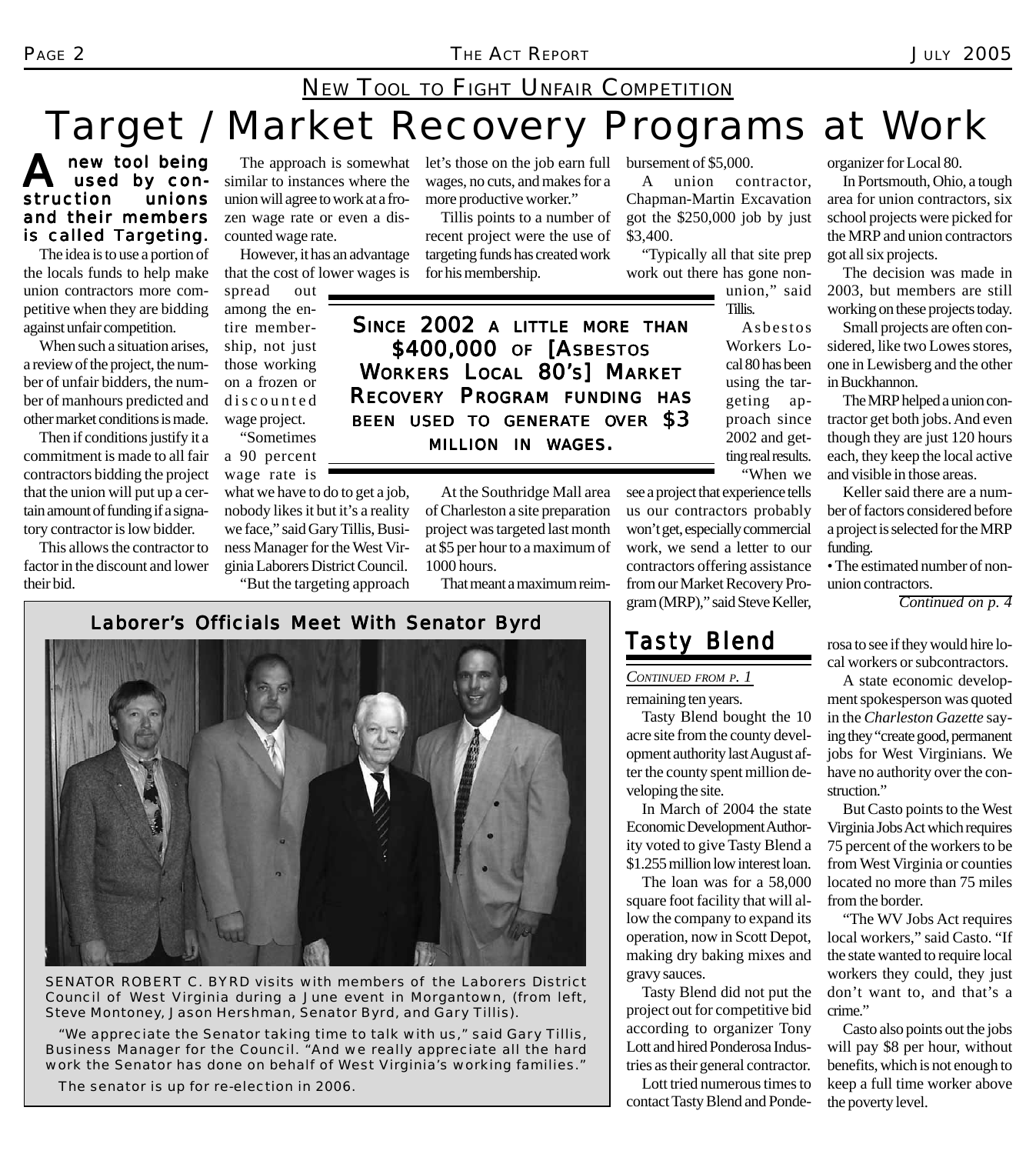## WV Works TV Show Off Air After Six Years

#### fter a six year run WV Works aired it's final program at the end of June.

The show was started by the ACT Foundation in May of 1999 in an effort to lead the way for the labor movement to develop it's own television news show.

It was the first, and only, labor run television show in the country that aired on network stations.

As the show evolved other unions and allies of unions were asked to participate.

The United Mine Workers of American, West Virginia AFL-CIO and American Federation of Government Employees were co-sponsors of the show along with ACT.

However more sponsors were needed to help spread the cost of producing and airing the show.

"We had hoped other unions

and perhaps friends in the legal community would help sponsor the show," said Steve White, ACT director. "But it just didn't happen."

"We tried, and we did lead the way, we just couldn't get others to come along."

ACT has invested heavily into public relations and advertising efforts to get a message to he public about the value of local union construction workers.

ACT had developed the show to provide for a forum where stories could be told that couldn't be told in 30 second commercials.

The half hour news magazine format allowed in depth reporting on issues like contractors using illegal aliens in the construction industry, state economic development efforts that ignored the job opportunities for local construction workers, the state workers compensation system that allowed millions of premiums go uncollected and the acts of courage of average workers when faced with contractors willing to break the law to avoid having to deal fairly with their employees.

The show also provided a format for unions to get their positive events televised. Many networks prefer to focus on the percieved negatives of unions and overlook training and volunteer efforts.

The show was produced and hosted by Eric Spelsberg who will continue to work for the labor oriented Vision Builders Inc.

"Eric did an excellent job," commented Randy May, service representative for the Carpenters Union. "We got a lot of our issues to the public because of the show."

### FERC DISMISSES COMPLAINT Longview Power Must Pay Allegheny

he Federal En ergy Regulatory Commission (FERC) has denied Longview Power's request to force Allegheny Power to allow access to their transmission lines for free.

Responding to a May complaint by Longview, FERC ruled Longview must pay for access to the lines and to cross property owned by Allegheny.

"While Allegheny has an obligation to provide reasonable access to its facilities," the ruling said, "the commission concludes that what Longview seeks here is to avoid the cost of such a substation by crossing Allegheny's property..."

Chris Colbert, vice president of coal power development for Longview Power's developer, GenPower LLC, said the commission's ruling does not jeopardize the project.

"All it says is we need to negotiate a price."

Longview has proposed two routes to build a transmission line on Allegheny's property.

The first option was rejected without explanation.

For the second option Longview offered \$2 million but Allegheny wants \$5.5 million.

Longview had included in their complaint that Allegheny would not provide valid reasons why they rejected the first option or why they needed \$5.5 million for the second option.

FERC pointed out Longview could interconnect with Allegheny's existing 500 kV Pruntytown transmission line but would have to build a substation and run a short 500-yard line.

FERC suggested Longview and Allegheny use FERC's "Alternative Dispute Resolution Service to facilitate discussions regarding the price for building the line."

The July 6 ruling was issued after a June 30 FERC meeting in Washington, DC.

Longview is trying to build a \$1 billion coal burning power plant in Monongalia County.

They have committed to hiring at least 1200 local union construction workers with a payroll of more than \$120 million during the 39 month project.

#### ACT Holds Online Research Classes Statewide



*ACT RESEARCH DIRECTOR Lesly Messina leads an online class on research for union organizers and business agents in Huntington.*

*Participants shared ways to find information on projects and companies using the internet.*

*Using Marshall University's computer lab allowed those in attendance to be online at the same time.*

*One key source of information reviewed was the ACT database.*

*Since ACT was started in 1992 it has developed a database on construction projects and companies.*

*Member unions can access the data through ACT's web site.*

*With 13 years of data the ACT database is the most comprehensive source of construction information in the state.*

*Also examined were numerous online sites to help find out if companies have defaulted on their workers compensation or unemployment payments, OSHA records, tax records for nonprofit's, and corporate registration sources.*

*"We need all of the tools we can find," said Donnie Huff, Director of Organizing for Operating Engineers Local 132.*

*ACT plans to hold the class at computer labs located within each of the five West Virginia Building Trades Council areas this summer.*